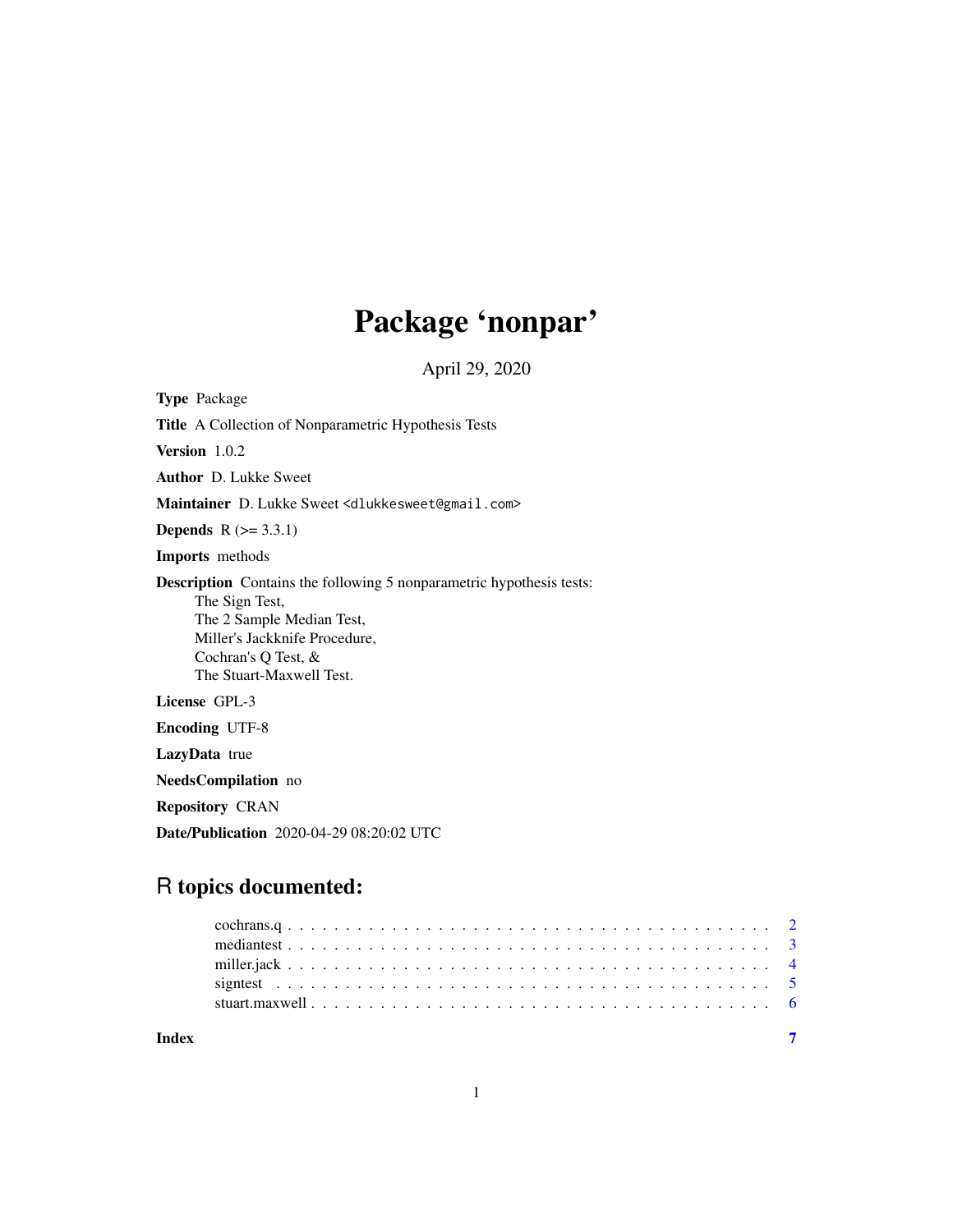<span id="page-1-0"></span>

#### Description

This function will perform the Cochran's Q Test to test for identical treatment effects in a two-way randomized block design with k treatments.

#### Usage

cochrans.q(x, alpha=NULL)

#### Arguments

|       | A b x k matrix, where b is the number of blocking factors and k is the number |
|-------|-------------------------------------------------------------------------------|
|       | of treatment factors.                                                         |
| alpha | The Significance level, defaults to 0.05.                                     |

#### Value

|                    | This is the Cochran's Q Test Statistic.                           |  |
|--------------------|-------------------------------------------------------------------|--|
| Degrees of Freedom |                                                                   |  |
|                    | The number of degrees of freedom used in calculating the p-value. |  |
| Significance Level |                                                                   |  |
|                    | Returns the alpha value.                                          |  |
| P-value            | Returns the p-value from the Cochran's Q Test.                    |  |

#### Author(s)

D. Lukke Sweet

#### References

<https://www.r-bloggers.com/cochran-q-test-for-k-related-samples-in-r/> [http://rcompanion.org/handbook/H\\_07.html](http://rcompanion.org/handbook/H_07.html)

```
## Run Cochran's Q Test on a matrix.
cochrans.q(matrix(c(1,1,1,1,1,1,
           1,1,0,1,1,1,
           0,0,0,1,0,0,
           0,1,0,0,1,1), 6, 4))
## Cochran's Q Test works for any size matrix.
cochrans.q(matrix(c(0,1,0,0,1,0,0,0,1,0,0,0,0,0,
              0,1,1,1,1,1,1,1,0,1,1,1,1,1,
```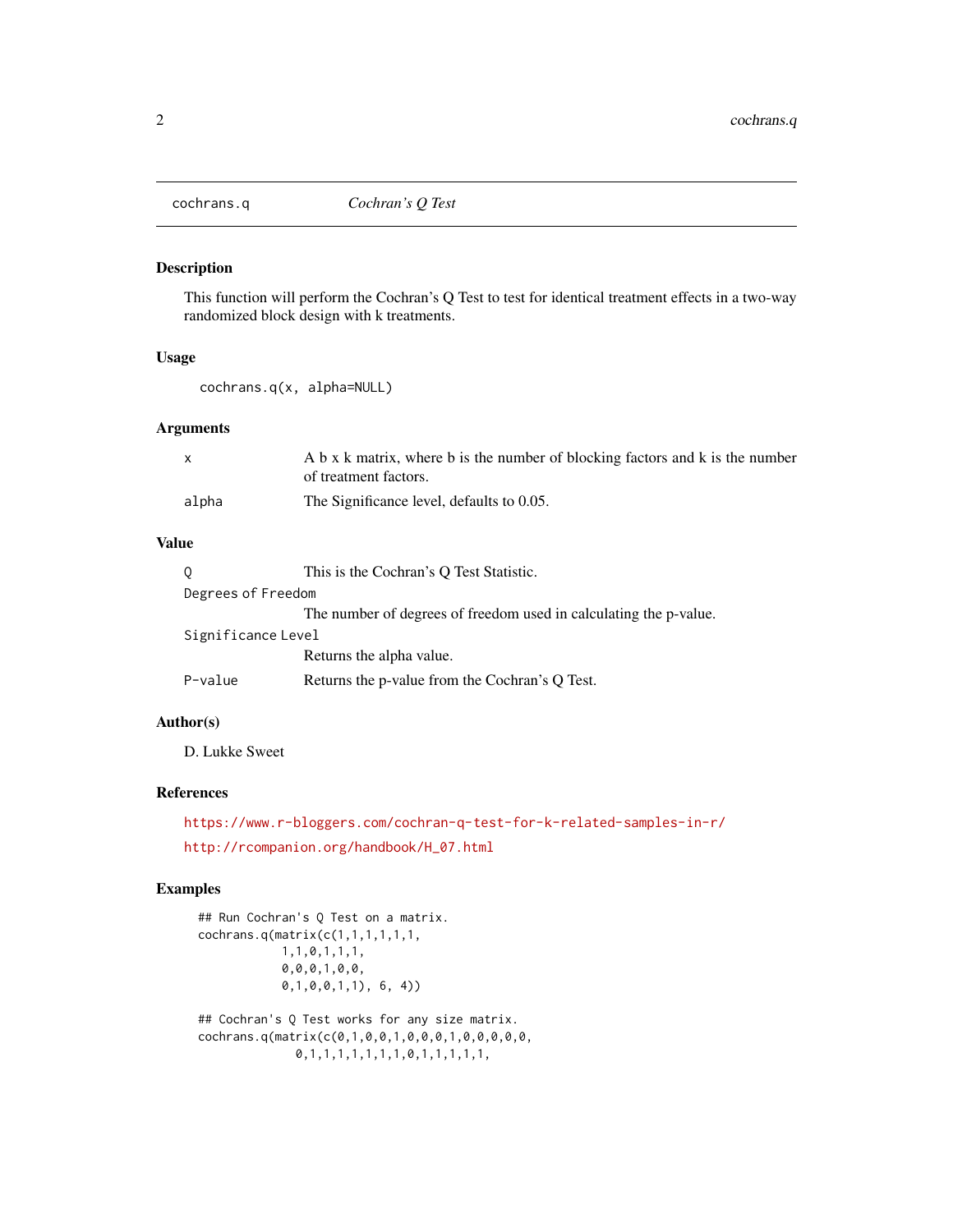#### <span id="page-2-0"></span>0,1,0,0,0,0,0,0,1,0,0,0,0,0, 0,1,1,0,0,1,1,0,0,0,0,1,0,1), 14, 4), alpha=0.01)

mediantest *2 Sample Median Test*

#### Description

The 2 sample median test is for testing the medians of 2 samples to see if they are equal.

#### Usage

mediantest(x, y, alpha=NULL, exact=FALSE)

#### Arguments

|          | A vector containing data from the first sample.                         |
|----------|-------------------------------------------------------------------------|
| <b>V</b> | A vector containing data from the second sample.                        |
| alpha    | The Significance level, defaults to 0.05.                               |
| exact    | Defaults to FALSE. Runs the exact test or a large sample approximation. |

#### Value

|         | The test statistic for the large sample approximation. |
|---------|--------------------------------------------------------|
| P-value | Returns the p-value from the Median Test.              |

#### Author(s)

D. Lukke Sweet

#### References

Higgins, J. J. (2005). An Introduction to modern nonparametric statistics. Belmont: Thomson Brooks/Cole.

Wiley Series in Probability and Statistics: Nonparametric Statistical Methods (3rd Edition). (2013). John Wiley & Sons.

#### Examples

## Run the Median Test on the 2 vectors. mediantest(x = c(5.5, 5.8, 6.8, 6.9, 7.2, 7.3, 7.5, 7.6, 8.0),  $y = c(5.3, 5.4, 5.6, 5.7, 6.2, 6.4, 6.6, 6.7, 8.2), exact=TRUE)$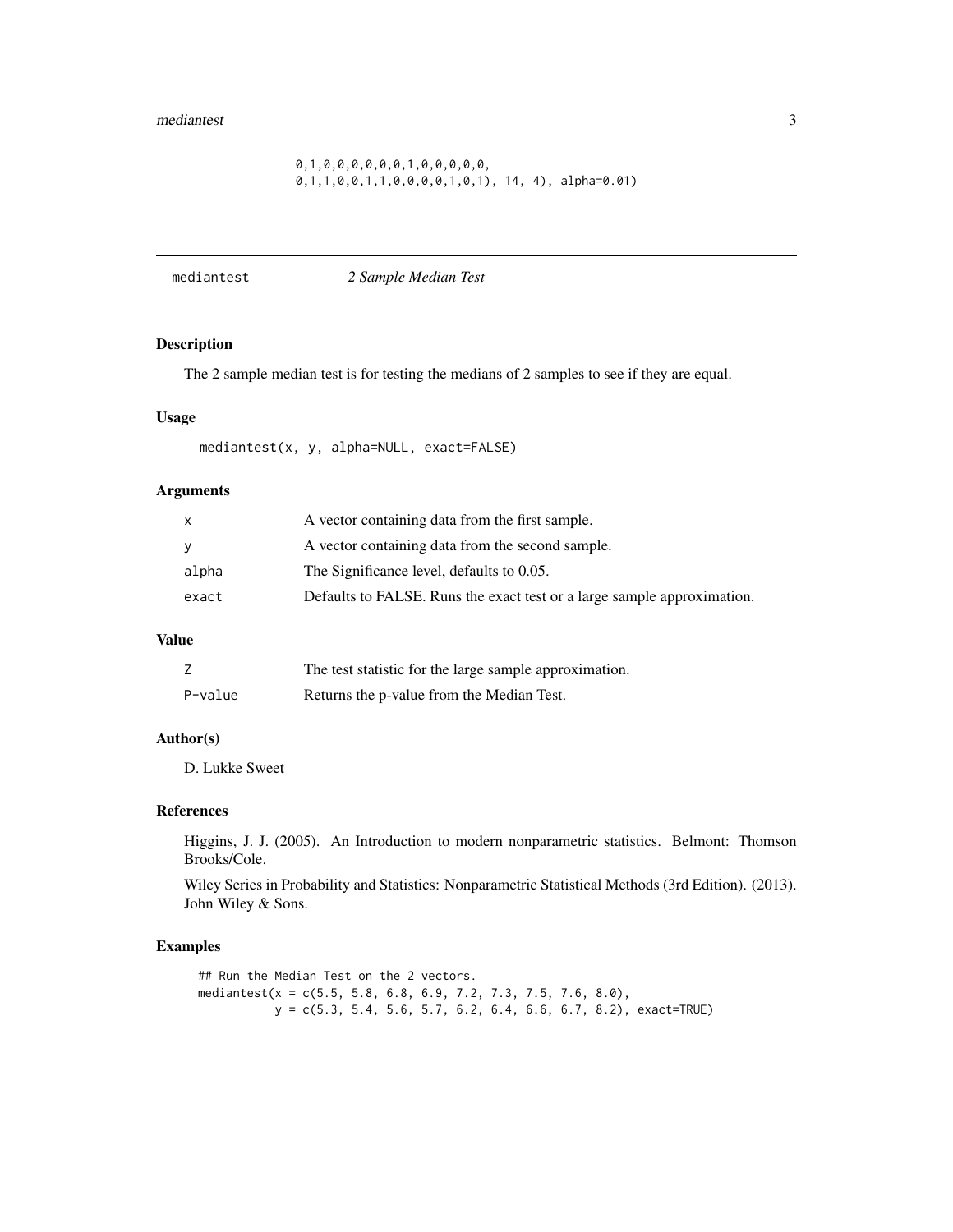<span id="page-3-0"></span>

#### Description

This function will perform Miller's Jackknife Procedure to test differences in scale between 2 samples. It is best for large samples.

#### Usage

```
miller.jack(x, y, alpha = NULL,
alternative =c("two.sided", "greater", "less"), exact = FALSE)
```
#### Arguments

| x           | A vector containing data from the first sample.                                                             |
|-------------|-------------------------------------------------------------------------------------------------------------|
| У           | A vector containing data from the second sample.                                                            |
| alpha       | The Significance level, defaults to 0.05.                                                                   |
| alternative | Defaults to two sided. Used to determine what type of test to run.                                          |
| exact       | Defaults to FALSE. Used to determine whether to run the exact procedure or a<br>large sample approximation. |

#### Value

|                    | The test statistic.                                    |  |
|--------------------|--------------------------------------------------------|--|
| Significance Level |                                                        |  |
|                    | Returns the alpha value.                               |  |
| P-value            | Returns the p-value from Miller's Jackknife Procedure. |  |

#### Author(s)

D. Lukke Sweet

# References

Wiley Series in Probability and Statistics: Nonparametric Statistical Methods (3rd Edition). (2013). John Wiley & Sons.

```
## Run Miller's Jackknife Procedure on the 2 vectors.
miller.jack(x= c(6.2, 5.9, 8.9, 6.5, 8.6),
           y = c(9.5, 9.8, 9.5, 9.6, 10.3), alpha=0.05, alternative="less")
```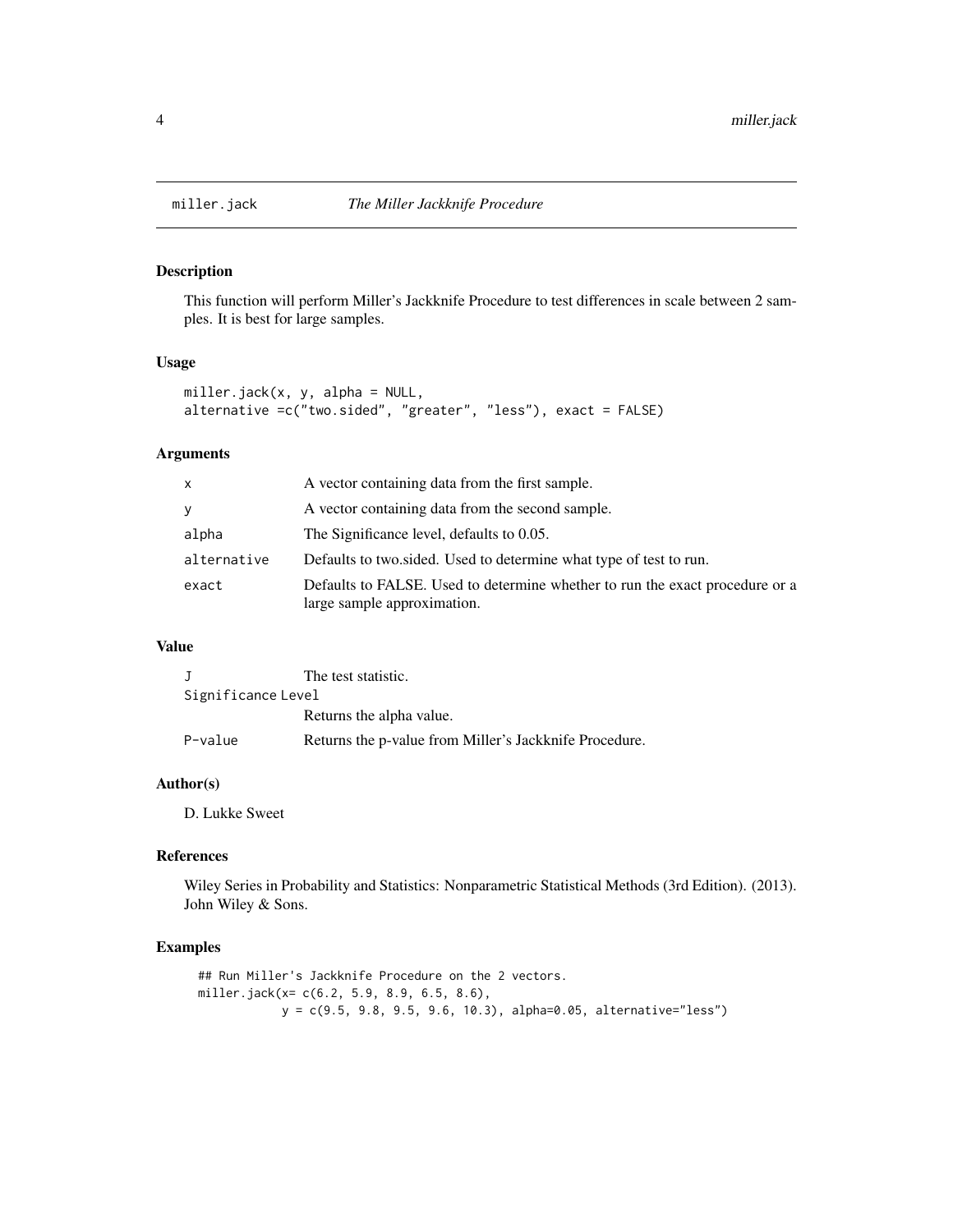<span id="page-4-0"></span>

#### Description

A nonpametric test for center. The sign test compares the median to a value.

#### Usage

```
signtest(x, m = NULL, alpha = NULL,alternative =c("two.sided", "greater", "less"), conf.level=NULL, exact = FALSE)
```
#### Arguments

| $\mathsf{X}$ | A vector of sample data.                                                                                    |
|--------------|-------------------------------------------------------------------------------------------------------------|
| m            | The median to test. Defaults to 0.                                                                          |
| alpha        | The Significance level, defaults to 0.05.                                                                   |
| alternative  | Defaults to two sided. Used to determine what type of test to run.                                          |
| conf.level   | Defaults to NULL. Used to construct a confidence interval. Input as a decimal.                              |
| exact        | Defaults to FALSE. Used to determine whether to run the exact procedure or a<br>large sample approximation. |

#### Value

|                     | The Test Statistic                      |  |
|---------------------|-----------------------------------------|--|
| Significance Level  |                                         |  |
|                     | Returns the alpha value.                |  |
| P-value             | Returns the p-value from the Sign Test. |  |
| Confidence Interval |                                         |  |
|                     | The confidence interval requested.      |  |

#### Author(s)

D. Lukke Sweet

# References

Higgins, J. J. (2005). An Introduction to modern nonparametric statistics. Belmont: Thomson Brooks/Cole.

Wiley Series in Probability and Statistics: Nonparametric Statistical Methods (3rd Edition). (2013). John Wiley & Sons.

```
## Run the Sign Test on the vector.
signtest(c(1.8, 3.3, 5.65, 2.25, 2.5, 3.5, 2.75, 3.25, 3.10, 2.70, 3, 4.75, 3.4), m=3.5)
```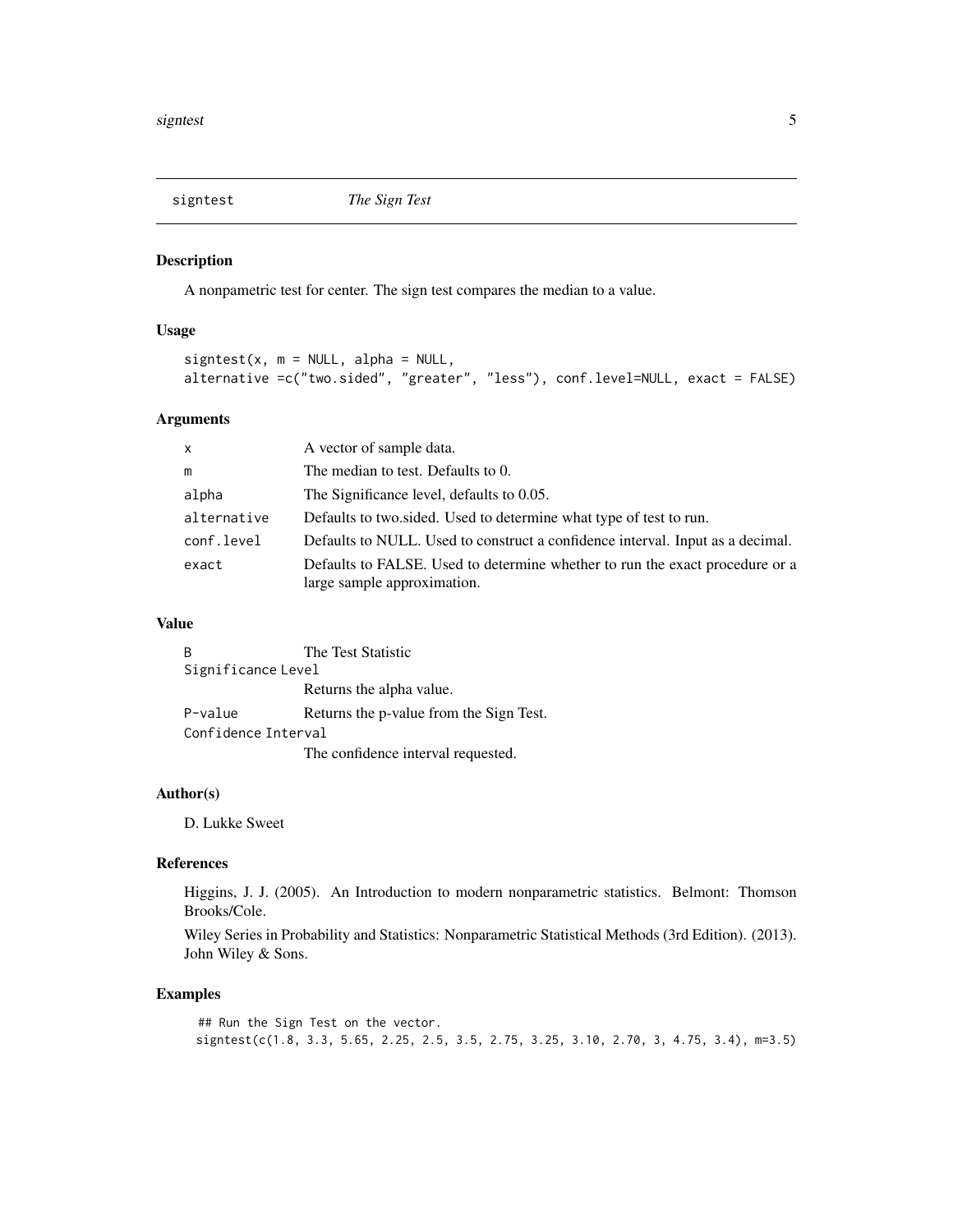<span id="page-5-0"></span>stuart.maxwell *The Stuart-Maxwell Test*

#### Description

This function runs the Stuart-Maxwell Test, an extension of McNemar's for a 3x3 matrix.

# Usage

```
stuart.maxwell(X, alpha = NULL)
```
# Arguments

|       | A 3x3 matrix of frequencies.              |
|-------|-------------------------------------------|
| alpha | The Significance level, defaults to 0.05. |

# Value

|                    | Test Statistic The Test Statistic for the Stuart-Maxwell Test. |  |
|--------------------|----------------------------------------------------------------|--|
| Significance Level |                                                                |  |
|                    | Returns the alpha value.                                       |  |
| P-value            | Returns the p-value from the Stuart-Maxwell Test.              |  |

# Author(s)

D. Lukke Sweet

```
## Run the Stuart-Maxwell Test on the 3x3 Matrix.
stuart.maxwell(matrix(c(12, 30, 13, 7, 70, 34, 3, 20, 32), 3,3))
```